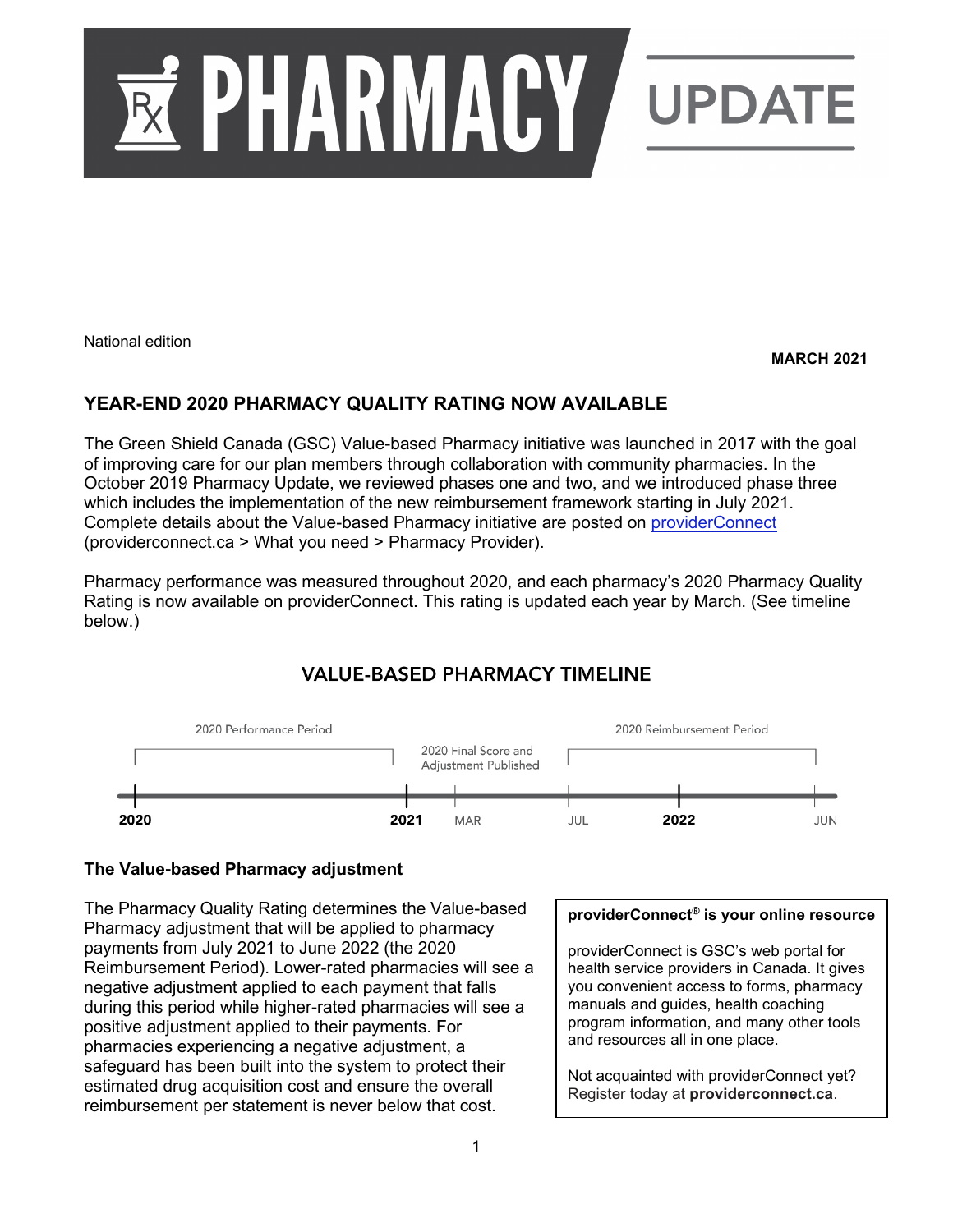Note that the new reimbursement framework will apply only to pharmacies that have earned a Pharmacy Quality Rating – about a quarter of all pharmacies in Canada – while pharmacies that don't qualify for an overall rating will not see any change in the calculation of their reimbursement.

During the 2020 Reimbursement period that kicks off on July 1, 2021 and goes through to June 30, 2022 pharmacies will have their payment adjusted based on their star rating as per the schedule below:

| <b>Star Rating</b> | <b>Adjustment</b> |
|--------------------|-------------------|
| 1.0                | $-3.50%$          |
| 1.5                | $-3.00%$          |
| 2.0                | $-1.50%$          |
| 2.5                | $-0.75%$          |
| 3.0                | 1.00%             |
| 3.5                | 3.00%             |
| 4.0                | 4.50%             |
| 4.5                | 5.75%             |
| 5.0                | 7.00%             |

As a reminder, the value-based reimbursement framework is not a cost containment measure but rather it is designed to minimize variation in pharmacy practice and improve the quality of care patients receive. The reimbursement schedule was developed with careful thought and consideration by the GSC team in conjunction with feedback from our key pharmacy stakeholders to ensure a balanced distribution between pharmacies that receive a positive adjustment and those that receive a negative adiustment.

To further incentivize pharmacies to provide the highest quality of care, GSC has put a greater emphasis on higher star ratings (and subsequently higher positive adjustments) than on lower star ratings. For example, a pharmacy with a five-star score would earn twice the reimbursement value (7 per cent) in comparison to a pharmacy with one-star score (-3.5 per cent).

GSC will continue to monitor the impact of this reimbursement framework on pharmacies to ensure it is meeting the desired goal of rewarding and incentivizing pharmacies to drive the delivery of high-quality patient care.

To read again how pharmacy stakeholder feedback was incorporated to inform the final program design and structure, refer to the Pharmacy Update issued in January 2021.

## **Performance goals for 2021**

Performance goals and star thresholds have also been reviewed and updated for 2021 (see below). Goals and star thresholds are informed by last year's final performance data for Canadian pharmacies. Achieving the goal means that a three-star rating is achieved for that measure. Achieving higher scores will result in a higher star rating at the measure level. To find detailed pharmacy performance information at the measure level, sign in to the EQuIPP™ platform.

| Measure name           | <b>One-star</b> | Two-star           | Three-star            | Four-star             | Five-star  |
|------------------------|-----------------|--------------------|-----------------------|-----------------------|------------|
| RASA PDC               | $< 75.0\%$      | ≥75.0% -<br>≤81.2% | $>81.2\%$ -<br>≤85.0% | >85.0% -<br>≤90.0%    | $>90.0\%$  |
| <b>Cholesterol PDC</b> | $< 72.2\%$      | ≥72.2% -<br>≤79.0% | >79.0% -<br>≤83.3%    | $>83.3\%$ -<br>≤89.5% | $> 89.5\%$ |